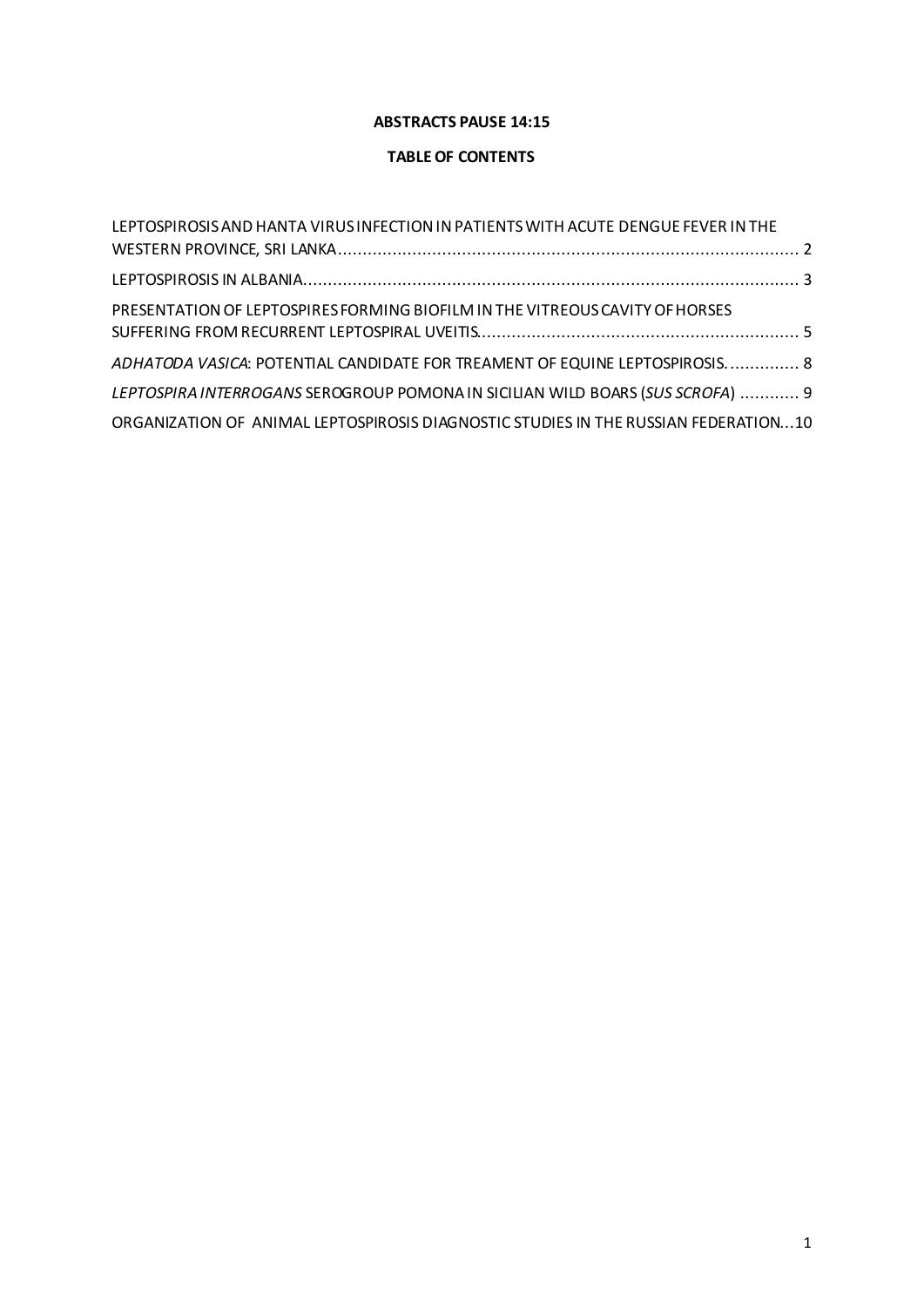# <span id="page-1-0"></span>**LEPTOSPIROSIS AND HANTA VIRUS INFECTION IN PATIENTS WITH ACUTE DENGUE FEVER IN THE WESTERN PROVINCE, SRI LANKA**

<u>Samarakoon P. S. M. J. U.</u><sup>1</sup>, Karunanayake Lilani<sup>2</sup>, Muthugala M. A. R. V.<sup>3</sup>, Dheerasekara W. K. H.<sup>3</sup>, Karunanayake S. A. A. P.<sup>4</sup>

1 Postgraduate Institute of Medicine, University of Colombo, Colombo, Sri Lanka. 2 Department of Bacteriology, Medical Research Institute, Colombo, Sri Lanka. 3 Department of Virology, Kandy National Hospital, Kandy, Sri Lanka. 4Department of Clinical Medicine, Faculty of Medicine, University of Colombo & Professorial Unit, National Hospital of Sri Lanka, Colombo, Sri Lanka

### Introduction and Objectives

Dengue fever, leptospirosis and hantavirus infection share common clinical manifestations. They are regarded as potentially life-threatening illnesses. We aim to determine the prevalence of leptospirosis and hantavirus infection (HVI) among acute dengue fever (ADF) patients.

## **Methods**

Descriptive cross-sectional study was carried out in 5 hospitals in the Western Province, Sri Lanka between December 2018 to April 2019. Venous blood was collected from adult patients clinically-diagnosed as ADF.

ADF was confirmed by DENV NS1-antigen-ELISA, IgM-ELISA, IgG-ELISA and IgG quantification assay. Leptospirosis was confirmed by Microscopic agglutination test and Leptospira Realtime PCR. HVI was determined serologically by IgM-ELISA. Intervieweradministered questionnaire was used to collect socio-demographic and clinical data.

### **Results**

Study was conducted in 386 adult patients managed as ADF. Median age was 29 years with male predominance. Among them, 297 (76.9%) was laboratory-confirmed as ADF and 1.6% had only leptospirosis.

Among the 297 laboratory-confirmed ADF patients, 23 (7.74%) had leptospirosis and 6 (2%) had HVI.

Fever was the commonest symptom in the study group. Myalgia was significantly common in ADF. In the leptospirosis-dengue group, majority (65.2%) were females. Exposure history in leptospirosis was present in 62.1%. Majority (69.5%) had WBC <5000X106 /L and 19 (82.6%) had thrombocytopenia (<150X10<sup>9</sup>/L).

In HVI-dengue group, majority (83.3%) had myalgia and arthralgia. Thrombocytopenia was present in all patients.

## **Conclusions**

Among ADF patients, prevalence of concomitant leptospirosis was 7.74% and hantavirus infection was 2%. Attention to other etiological agents during dengue fever outbreaks is vital as they share similar clinical presentations.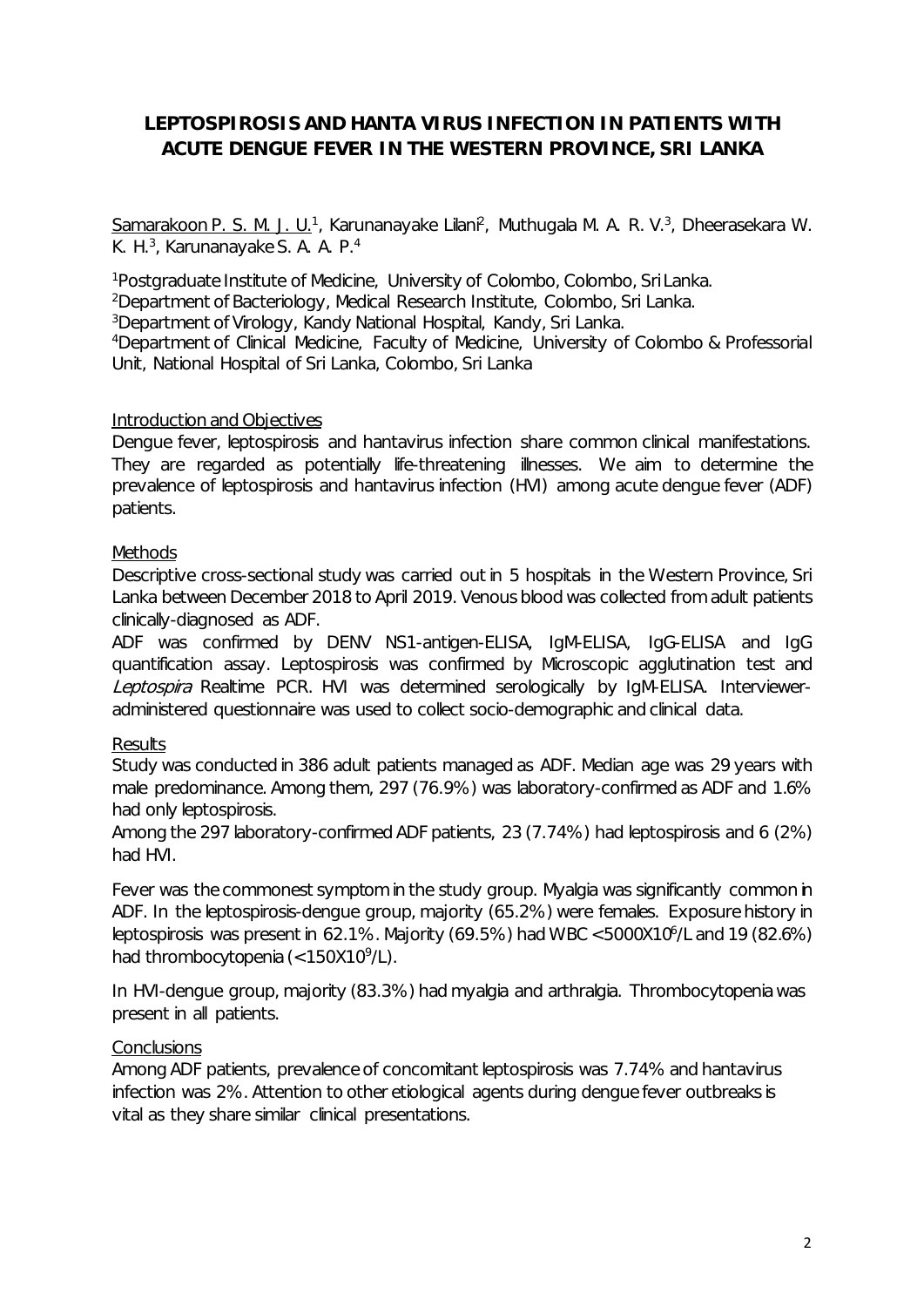# **LEPTOSPIROSIS IN ALBANIA**

<span id="page-2-0"></span><u>Erjona Abazaj</u>1; Luljeta Alla<sup>1</sup>; Edmond Puca<sup>2</sup>; Ela Ali<sup>2</sup> Oltiana Petri<sup>1</sup>; Silva Bino<sup>1</sup>

1 Institute of Public Health, Tirana, Albania

<sup>2</sup>Service of Infection Diseases, University Hospital Center "Mother Theresa", Tirana, Albania

#### **Introduction**

Leptospirosis is one of the most widely distribution zoonotic infection in worldwide. In Albania, Leptospirosis is a disease under diagnosed & under reported due to lack of distinguishing clinical signs from those other endemic diseases, lack of epidemiologic information and a lack of appropriate diagnostic laboratory services. The aim study is to evaluate the prevalence and incidence of leptospirosis during last decade, and to examine the relationship between disease and other variables of interest.

### **Methods**

This is a retrospective study conducted from 2010-September 2020 based to laboratory and surveillance systems. A total of 720 samples were analysed from patients attending a reference Albanian`s hospital. The conventional ELISA test were performed for estimation of IgM and IgG antibodies in all cases. The software SPSS version 20.0 were used to analysed data.

### **Results**

Over all 720 sera from hospitalized patients, the prevalence of acute Leptospirosis cases resulted 37.2% and the incidence Rate  $= 9.58$  per 100.000 pop. Over ten years the average of cases resulted 29.1 cases/year (ranges of cases/years was 10 to 41). Male were 595 (82.64%) of them and female were 125 (17.36%). Our study demonstrates that men are more affected than women by this infection, due to occupational exposure for CI 95% odds ratio [1.07-2.34] p value 0.02. The average age was  $51.36 \pm 13.81$  with min 19 and max 85 years old. The most predominant age groups were 41-50 years and 51+ years old. The number of leptospirosis cases peaked during the rainy season and a significantly associated were seen between the heavy rainfall and number of hospitalized cases (CI 95%; p<0.05).

#### **Conclusion**

This retrospective study reveals a marked increase of cases during those ten years. Flooding and heavy rainfall have been associated with an increase of leptospirosis in Albania, so nowadays Leptospirosis should receive the attention of the stakeholders for prevention and evaluation of situation. We need to implement and to increase the access to more sensitive and specific diagnostic methods needed to complete a final confirmed diagnose and provide information about circulating serovars in Albania.

Keywords: Leptopsirosis, prevalence, Albania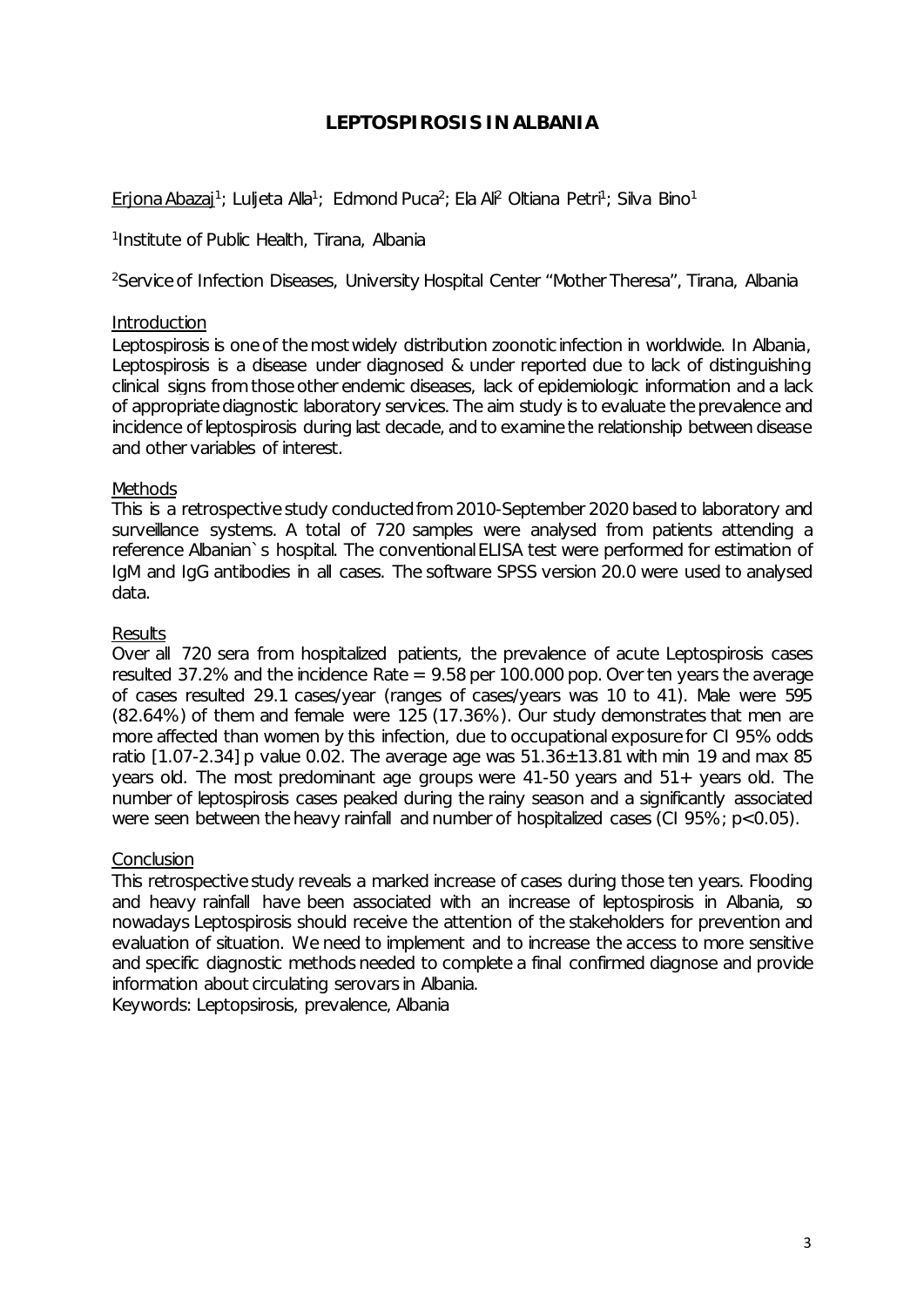

E-Mail of presenting author: [abazajerjona@gmail.com](mailto:abazajerjona@gmail.com)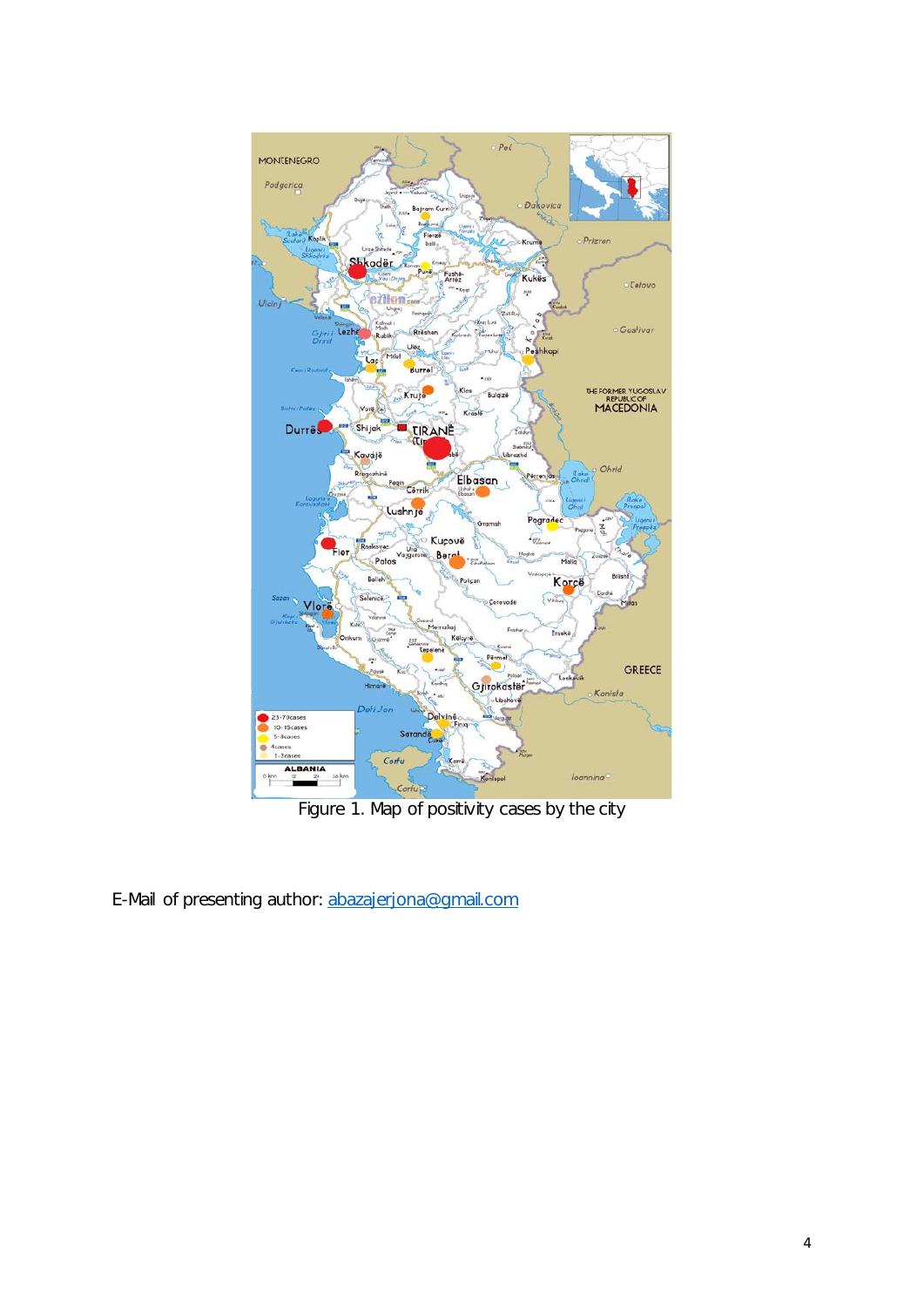# <span id="page-4-0"></span>**PRESENTATION OF LEPTOSPIRES FORMING BIOFILM IN THE VITREOUS CAVITY OF HORSES SUFFERING FROM RECURRENT LEPTOSPIRAL UVEITIS**

<u>Kerstin Ackermann<sup>1</sup>,</u> Rebecca Kenngott<sup>2</sup>, Bettina Wollanke<sup>1</sup>

<sup>1</sup>Equine Clinic, Faculty of Veterinary Medicine, Ludwig-Maximilians-University Munich, Veterinaerstr. 13, 80539 Munich

<sup>2</sup>Institute of Veterinary Anatomy, Histology and Embryology, Ludwig-Maximilians-University Munich, Veterinaerstr. 13, 80539 Munich

### Introduction

In horses suffering from the typical form of recurrent uveitis, a chronic intraocular leptospiral infection is detectable by an intraocular antibody production (MAT and ELISA-tests positive in > 90 % of vitreous samples), PCR targeting e.g. LipL32 (positive in 70 % of vitreous samples) and culture with vitreous samples (positive in  $> 50$  %). During the leptospiral infection, autoimmune reactions are detectable. Lavage of the vitreous cavity and removal of the intraocular leptospiral infection, vitreous haze, floaters and fibres with the two-port pars plana vitrectomy can stop the uveitis recurrences very effectively. Earlier ultrastructural studies revealed a biofilm-like structure around the leptospires and spherical structures of an unknown origin. The immune-privilege of the eye, the large vitreous cavity in horses (30 ml) and the vitreous fibres, which could serve as boundary surfaces, might favour the chronic infection and in vivo biofilm formation. Aim of this study was to look for biofilm formation in equine vitreous samples from eyes with florid infections before severe atrophy of the eyeball and blindness occur.

### Methods

The samples were prepared for two staining methods. Warthin-Starry staining and Immunohistochemistry (IHC) were used for the display of leptospires and the biofilm.

#### **Results**

Leptospira spp. could be detected as single bacteria, but also in cyst-like structures by the silvering technique as well as in immunohistochemistry. Especially with immunohistochemistry, the leptospiral structures in different configurations and stages of biofilm formation could be shown.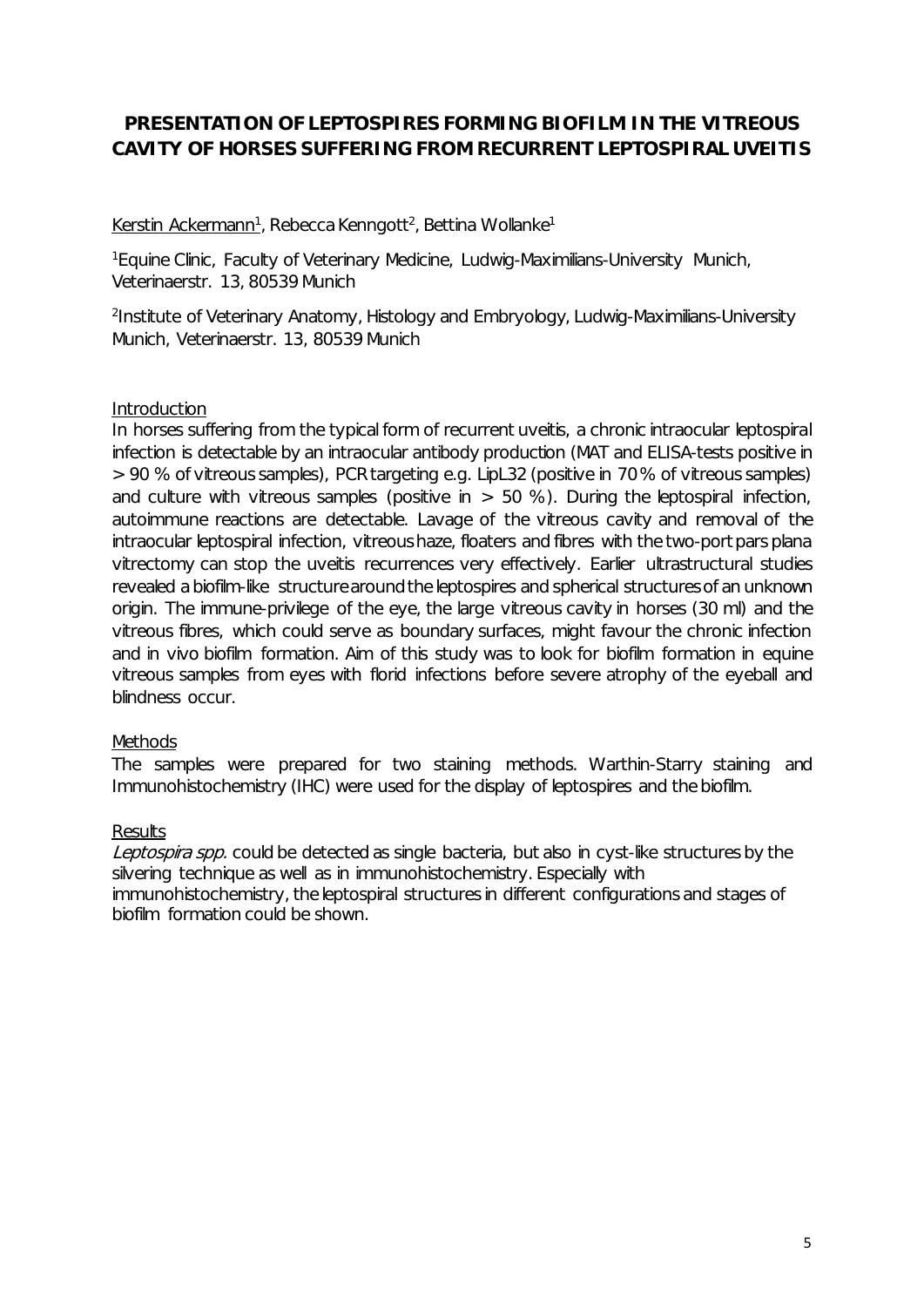

Fig.: 1: different stages of leptospires forming biofilm in vitreous samples of horses  $A=$  Warthin Starry Staining, B= Immunohistochemistry

1: single leptospires; 2: micro-colony formation; 3: maturation of biofilm

#### **Conclusion**

There is evidence of an intravitreal biofilm production. Biofilm formation around the vitreous fibres and the Leptospira spp. is one explanation for the long-term persistence of the bacteria in the vitreous cavity by evading the host's defence mechanisms and for ineffective antibiotic treatment. Furthermore, biofilm formation can explain the high percentage of positive culture results, despite the presence of high intraocular antibody levels and immunocompetent cells.

#### References

Ackermann K. (foreseen 2021): Darstellung von Leptospiren und deren Biofilmbildung in Glaskörperproben aus an Equiner Rezidivierender Uveitis (ERU) erkrankten Augen. Ludwig-Maximilians-University, Munich.

Brandes K., Wollanke B., Niedermaier G., Brem S., Gerhards H. (2007): Recurrent Uveitis in Horses: Vitreal Examinations with Ultrastructural Detection of Leptospires. J. Vet. Med. A Physiol Pathol Clin Med 54(5), 270–275.

Geißler P. K. (2021): Biofilm-Bildung als Pathogenitätsmechanismus bei persistierenden Infektionen und ihre mögliche Rolle bei der Equinen Rezidivierenden Uveitis. Ludwig-Maximilians-University, Munich.

Jamal M., Ahmad W., Andleeb S., Jalil F., et al. (2018): Bacterial biofilm and associated infections. J Chin Med Assoc 81(1), 7-11.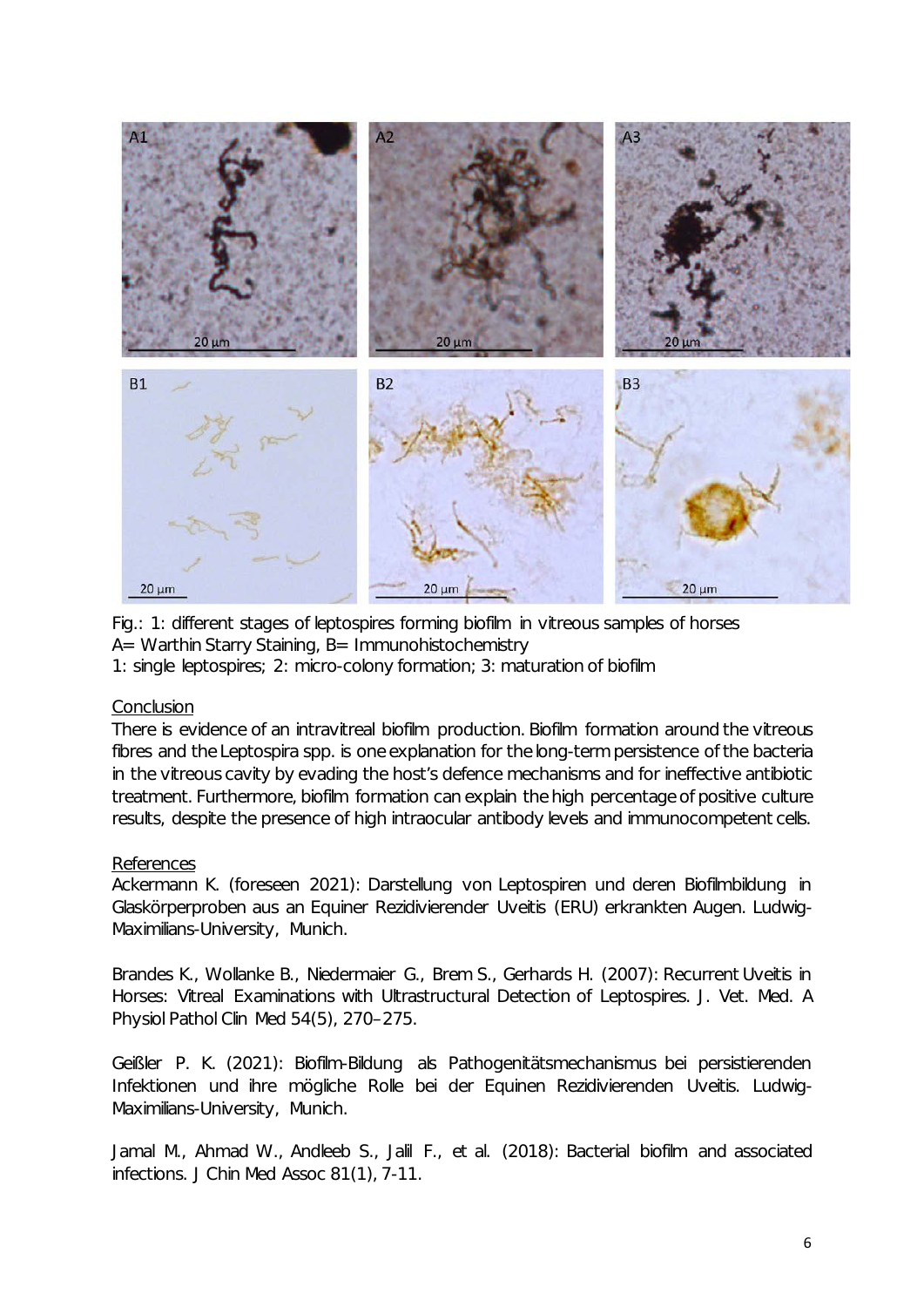Niedermaier G., Wollanke B., Hoffmann R., Brem S., Gerhards H. (2006): Detection of leptospira in the vitreous body of horses without ocular diseases and of horses with ERU using transmission-electron microscopy. Dtsch. tierarztl. Wschr. 113(11), 418-422.

Ristow P., Bourhy P., Kerneis S., Schmitt C., Prevost M.-C., Lilenbaum W., Picardeau M. (2008): Biofilm formation by saprophytic and pathogenic leptospires. Microbiol. 154, 1309– 1317.

Wollanke B., Rohrbach B. W., Gerhards H. (2001): Serum and vitreous humor antibody titers in and isolation of Leptospira interrogans from horses with recurrent uveitis. J. Am. Vet. Med. Assoc. 219(6), 795-800.

E-Mail of presenting author: Kerstin.Ackermann@pferd.vetmed.uni-muenchen.de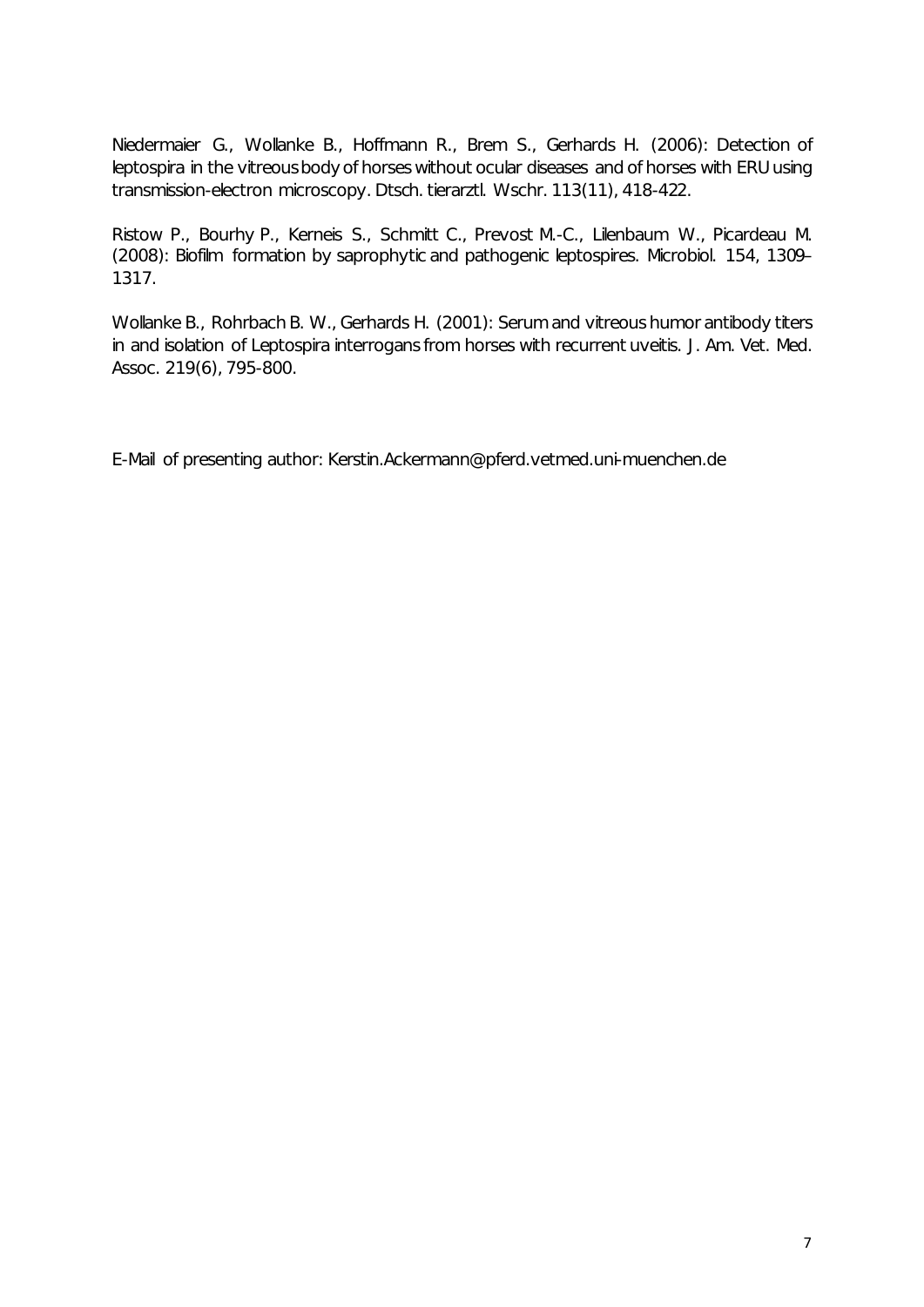# <span id="page-7-0"></span>ADHATODA VASICA**: POTENTIAL CANDIDATE FOR TREAMENT OF EQUINE LEPTOSPIROSIS.**

Muhammad Luqman Sohail<sup>1</sup>, Omer Naseer<sup>1</sup>, Kashif Hussain<sup>1</sup>, Muhammad Shahid<sup>2</sup>, Ameer Hamza Rabbani<sup>2</sup>, Yasir Razzaq Khan<sup>1</sup>, Ahmad Ali<sup>1</sup>, Waqas Ahmad<sup>3</sup>, Zahida Fatima<sup>4</sup>

<sup>1</sup> Department of Medicine, Cholistan University of Veterinary and Animal Sciences, Bahawalpur, Pakistan

<sup>2</sup> Department of Surgery, Cholistan University of Veterinary and Animal Sciences, Bahawalpur, Pakistan

<sup>3</sup> Department of Theriogenology, University of Veterinary and Animal Sciences, Lahore, Pakistan

<sup>4</sup> Animal Sciences Division, National Agricultural Research Council, Islamabad, Pakistan

Leptospirosis is a zoonotic disease with worldwide distribution effecting horses along with other animal species. Unfortunately, no comprehensive treatment regimens have been reported for leptospirosis in horses, and are treated by exploring treatment protocol of other species. This study is first in-vivo study, conducted to explore potential of methanolic extract of Adhatoda vasica (AV) in alleviating Leptospira induced clinicopathological changes in horses. For this purpose, 9 PCR positive horses were treated with methanolic extract of AV, while 9 healthy horses were kept as control. Blood profile, serum biochemical and mineral analysis were performed at day 0 (pre-treatment), 7, 21 and 35 (post-treatment). Results showed statistically significant alterations in all the tested parameters after AV treatment of diseased horses. In diseased horses, RBC, PCV, Hb, MCHC, platlets, Na, K, Mg, Ca, P, Zn, and Cu decreased when compared to control group and were increased after oral AV treatment, while TLC, eosinophils, neutrophils, basophils, lymphocytes, monocytes, MCV, RDW, ALT, AST, ALP, BUN and creatinine increased during leptospirosis and were decreased when, treated with methanolic extract of AV. After 35 days, no significant difference (P>0.05) was found between clinicopathological parameters of treated group and control group which highlight role of AV in alleviating Leptospira induced clinicopathological alterations. Further exploration of the pharmacodynamics of herb will be a massive breakthrough towards establishment of specific treatment for equine leptospirosis.

E-Mail of presenting author: mluqmansohail@cuvas.edu.pk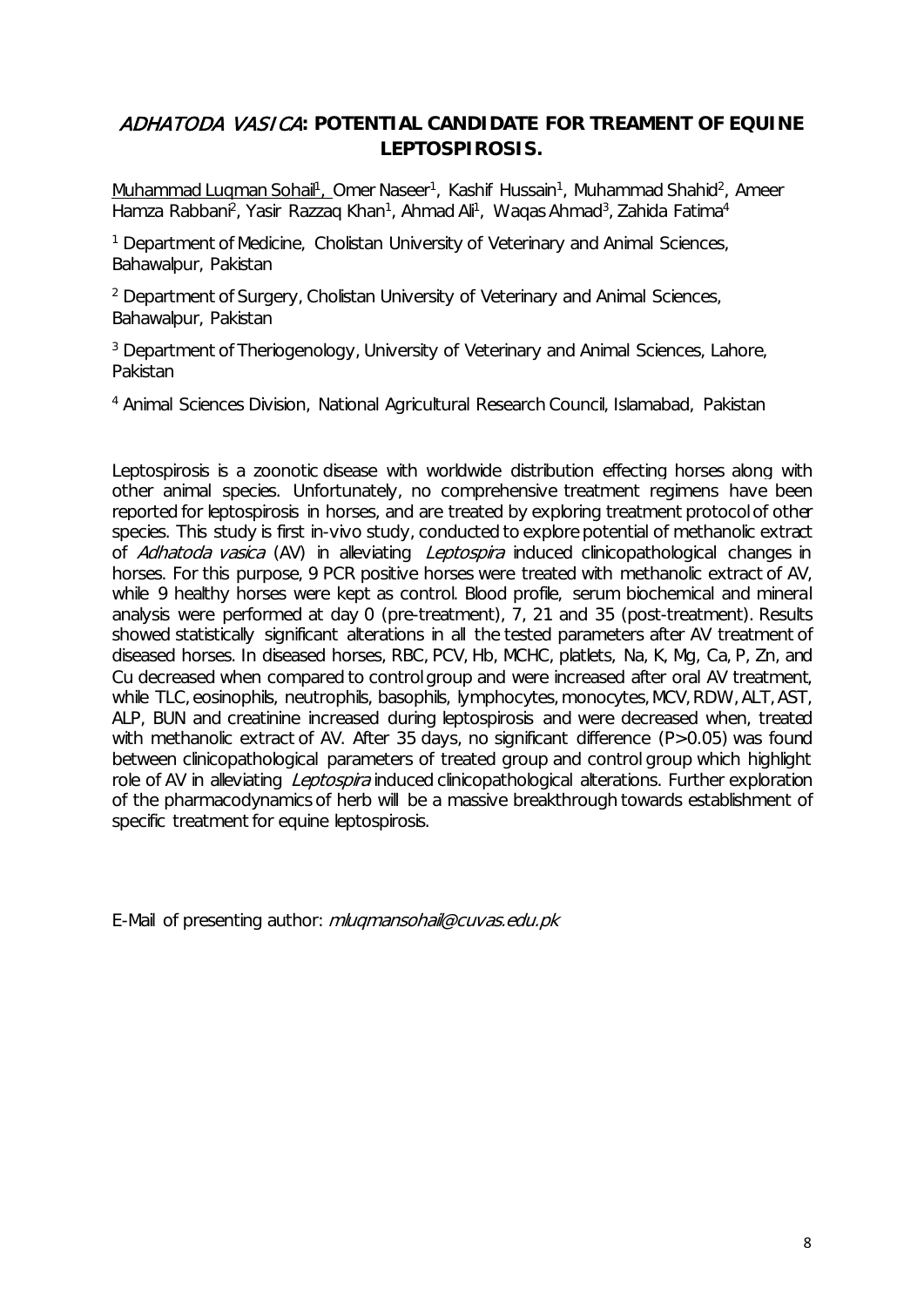# <span id="page-8-0"></span>LEPTOSPIRA INTERROGANS **SEROGROUP POMONA IN SICILIAN WILD BOARS (**SUS SCROFA**)**

<u>Valeria Blanda<sup>1</sup>,</u> Giusi Macaluso<sup>1</sup>, Francesca Arcuri<sup>1</sup>, Anna Candela<sup>1</sup>, Rosalia D'Agostino<sup>1</sup>, Ilenia Giacchino<sup>1</sup>, Mario D'Incau<sup>2</sup>, Domenico Vicari<sup>1</sup>, Alessandra Torina<sup>1</sup>, Francesca Grippi<sup>1</sup>

 $^{\rm 1}$ lstituto Zooprofilattico Sperimentale della Sicilia, Palermo, Italy;  $^{\rm 2}$ Istituto Zooprofilattico Sperimentale della Lombardia ed Emilia Romagna, Brescia, Italy

Leptospirosis is an infectious, contagious disease caused by pathogenic *Leptospira* species. This zoonotic disease shows a worldwide distribution due to a wide host variety able to maintain or spread the infection. Wild boars (Sus scrofa), whose population is constantly increasing all over Europe, represent an important host for Leptospira.

This study was aimed at detection and characterization of *Leptospira* species in Sicilian wild boars collected within the wild swine containment plan of the "Ente Parco delle Madonie", during the years 2020-2021.

DNA was extracted from kidneys of five animals and a Taqman-based Real Time-PCR was carried out to detect all *Leptospira* species by amplifying a conserved region of the 16S rRNA gene and discriminating pathogenic ones by the amplification of a  $\frac{f}{D}$  and fragment. Genotyping of Leptospira species was carried out by the Multi-locus sequence typing at the Italian National Reference Centre for Leptospirosis.

Two analysed wild boars were positive for pathogenic Leptospira species, both identified as L. interrogans serogroup Pomona.

This study highlights the role of wild boars as maintenance species for pathogenic Leptospira serogroups and, in particular, for Pomona. The intensified contacts between wild boars and domestic animals together with the continuous changes in wildlife habitat increase the risk for leptospirosis transmission and spreading to domestic animals and humans.

E-Mail of presenting author: [valeria.blanda@izssicilia.it](mailto:valeria.blanda@izssicilia.it)